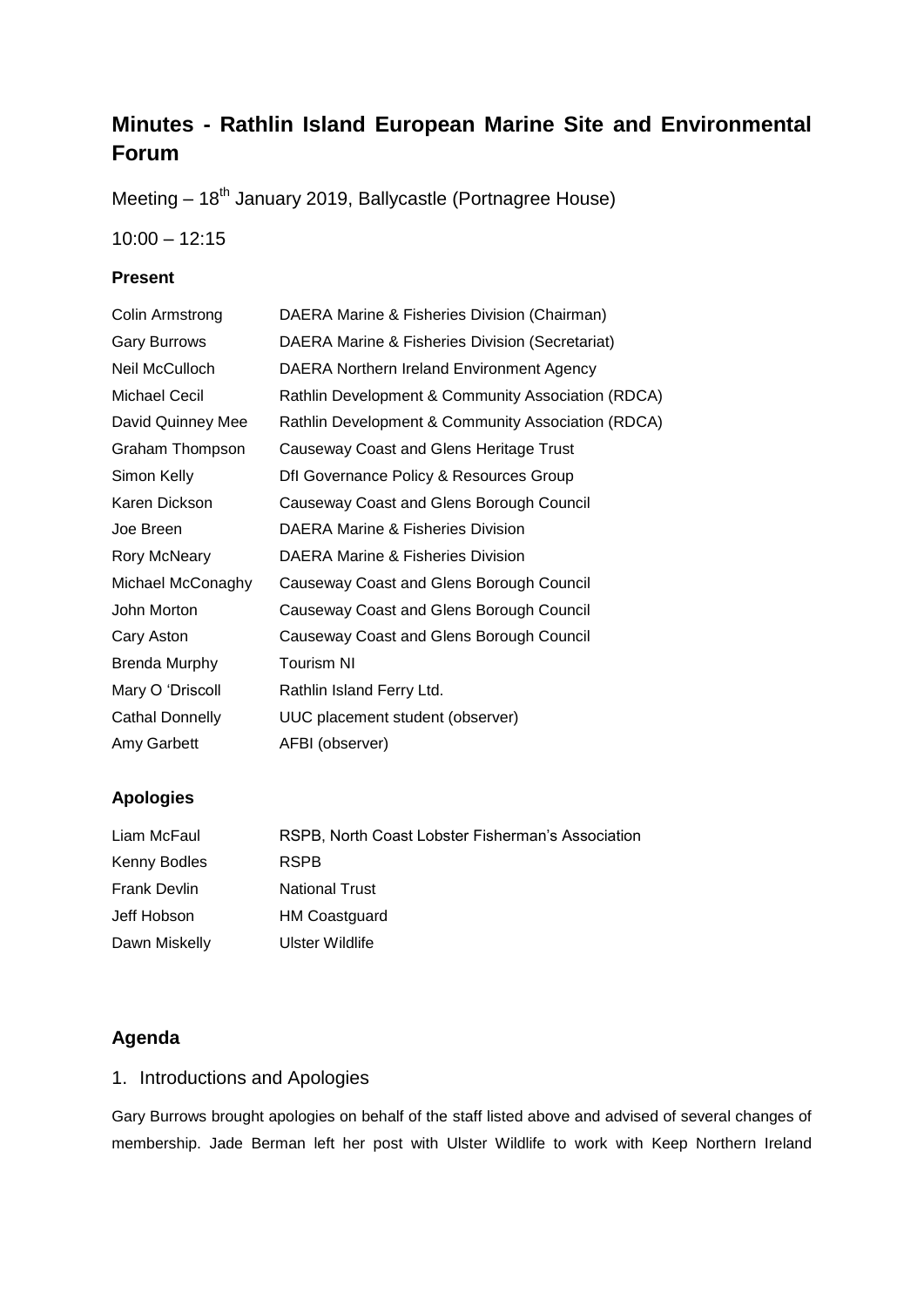Beautiful (KNIB). Ulster Wildlife is in the process of recruiting her replacement. Cathal Donnelly (UUC Marine Science placement student) and Amy Garbett (AFBI) were welcomed as observers.

# 2. Agree minutes of previous meeting  $(7<sup>th</sup>$  June 2018)

Graham Thompson requested an amendment to the second item under AOB in relation to the UCC submission to the Interreg Programme. Aside from that minor change, the minutes were agreed.

## 3. Matters arising from previous minutes

- Colin Armstrong to convene a meeting of the predator control subgroup complete
- Kenny Bodles to advise the predator control subgroup when the RSPB Rathlin Island Biosecurity Plan would be completed. **Kenny Bodles provided a progress update which was discussed under agenda item 9.**
- Graeme Campbell to visit farmers on Rathlin Island and ascertain the reasons for the unsuccessful EMS applications. **There have been a number of meetings on EMS and what can be done on Rathlin. New applications are being prepared.**
- RDCA to progress the installation of seal signage, including the securing of funding and all necessary permissions.
- Michael Cecil to speak with Mary O 'Driscoll regarding options for a biodiversity garden on Rathlin Island.
- Mary McNeill to include reference to Rathlin Island's biosecurity policies within the NIMP complete
- RDCA, CCGHT and RSPB to meet and discuss the detail of the EF application.
- Neil McCulloch to reissue advice to airfields on flying near bird colonies, ahead of the 2019 Open Championship. **Neil McCulloch to circulate advice to airfields on flying near bird colonies once the full list of contacts has been checked**.
- Colin Armstrong to provide Rathlin fishermen with the minutes from the meeting in Ballycastle; and to arrange an evening meeting with Rathlin and Ballycastle fishermen to discuss the Beirne Point proposal and increase in pot fishing effort. **There have been discussions with Ballycastle but not Rathlin fishermen. Colin Armstrong said that DAERA would endeavour to update and have focused discussion with Rathlin men.**
- Colin Armstrong to respond to the DfI consultation regarding the need for breeding seasons and environmental impacts to be considered when preparing actions on wildfire responses. **Michael Cecil clarified that this request originated from the Ministerial Forum action plan and that RDCA wished to see if this forum could add weight to the argument.**
- 4. Rathlin Island's designated areas (Michael Cecil, RDCA)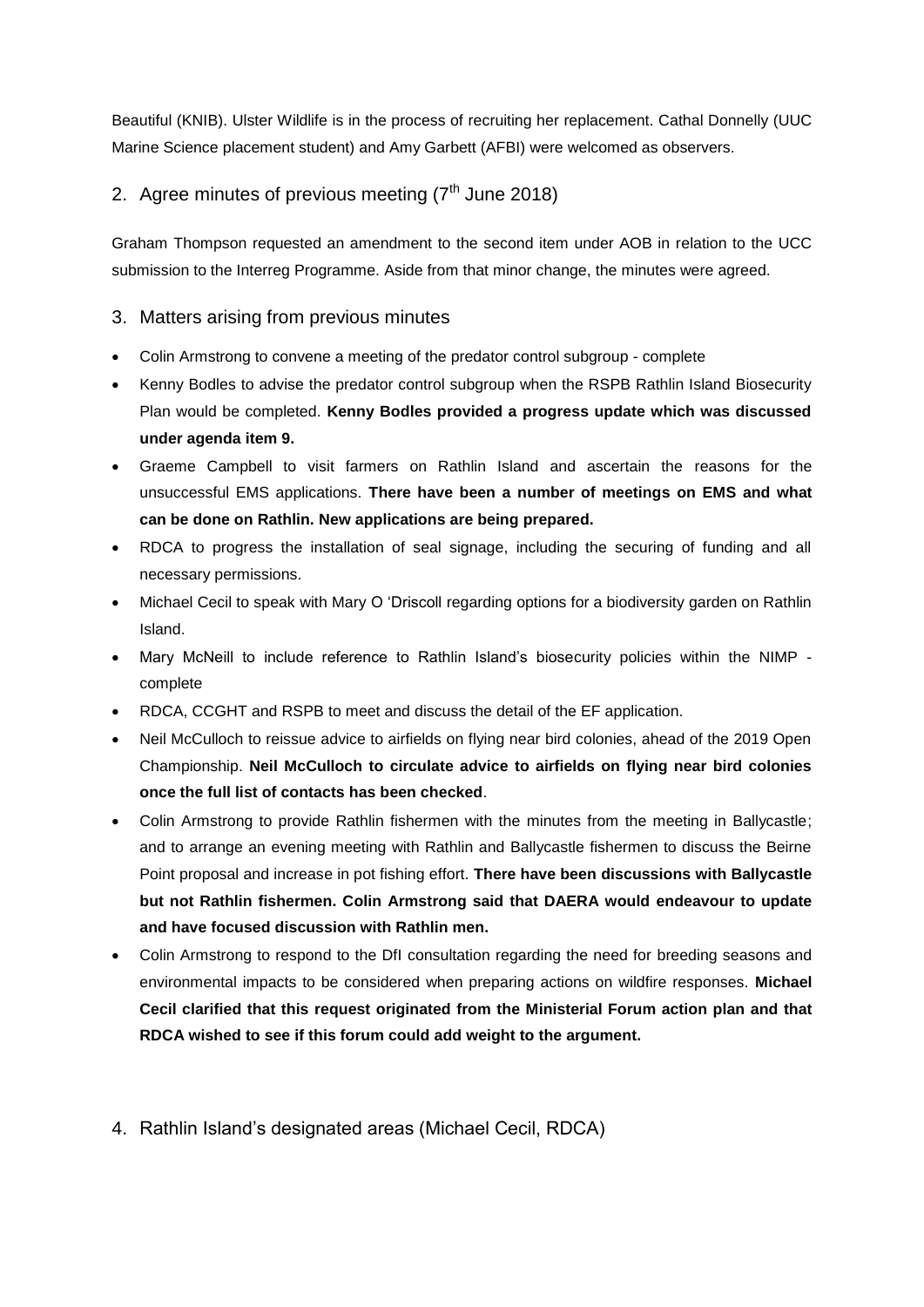Michael Cecil explained that whilst there were multiple designated areas on the island there is no central point explaining why they exist. RDCA wishes to showcase Rathlin Island's designations on a map and display posters on the ferry and at suitable points on the island. Joe Breen said that a web link could be added to the map to provide more detailed information. Neil McCulloch advised that information sheets are sent out land owners of Areas of Special Scientific Interest (ASSI). Gary Burrows suggested that a folder compiling information on all the designated areas could be held in the Rathlin Resource Centre. Colin Armstrong said that he liked the creative way RDCA illustrates the island's assets, and that the designations should be 'marketed' more. Graham Thompson suggested creating something similar to three CCGHT maps already in production. Joe Breen advised that the boundaries of the designated area were not necessarily important to the general public, more the wildlife and habitats they contained. Brenda Murphy asked RDCA what the key messages were that islanders want to convey. Michael Cecil explained that the main messages would be that people can seek out and enjoy designated areas and that these areas are important for protecting the island's environment. He also said that it is easier to promote the island when people appreciate what wildlife live there. Brenda Murphy emphasised the need to present scientific information about protected areas in an easily accessible message for consumers. Joe Breen indicated that maps should not focus on the boundaries of designated areas but include messages about not disturbing wildlife and taking litter home. A smart tag could be presented on posters for those visitors who wanted more information. Mary O 'Driscoll suggested that it would be a good idea to give tour guides information on the island's designated areas. Joe Breen said that any training for tour guides should include information on the underwater environment e.g. the terrestrial cliffs to the north of the island 'running into' the huge underwater cliffs beneath. Mary O 'Driscoll offered to organise trained opportunity for local and visiting tour guides. Colin Armstrong suggested that it would be ideal to bring together the science, wildlife disturbance messages and communication in one workshop and to include underwater heritage and other aspects of importance to the island community. Michael Cecil spoke about the Florida Everglades as a great example of a protected area being well promoted for tourism. David Quinney Mee said that RDCA was about to start training for tour guides on the island. Rory McNeary asked how well archaeology and cultural heritage were signposted on the island and whether there were potential access issues for some heritage sites. David Quinney Mee confirmed that there could be some sites on private land which may not be accessible. He outlined a proposal for an exciting new project at East Light which would enable virtual reality access to sites that could not be visited in person. Mary O 'Driscoll said that there were three tour guides making regular trips to Rathlin Island. Joe Breen suggested it would be easier to provide training on the Ballycastle side and open the workshop to business that do boat trips, for example *Aquaholics*. Colin Armstrong asked forum members to consider people to include and to make the most of the opportunity. He indicated that the workshop would best be led by the island community with invitations going to both visitors and islanders; DAERA staff would support and provide input to the workshop. David Quinney Mee suggested invite illustrators to interpret the information presented at the workshop and produce maps, posters etc.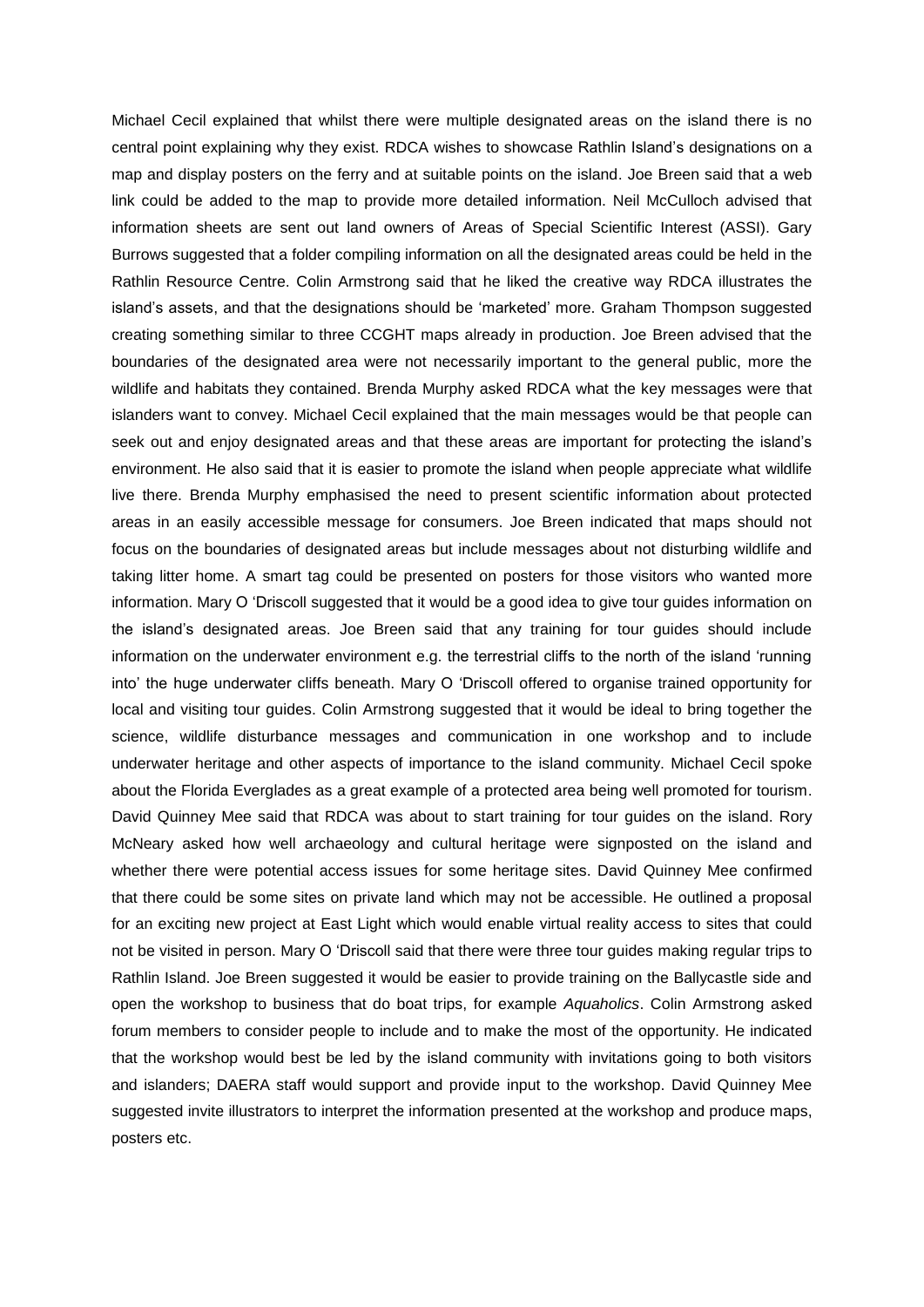**Action – Mary O 'Driscoll to organise a training workshop for tour guides visiting Rathlin Island and to liaise with Joe Breen and other forum members on the support needed to deliver it.**

**Action – RDCA to look at existing maps of Rathlin Island that have been produced for the public and consider whether they can be amended to include designated areas.**

#### 5. Update on European Management Scheme actions (Colin Armstrong, DAERA)

Colin Armstrong outlined that the original Rathlin Island European Marine Site Management Scheme was consulted on in 2013. No formal review is required but in light of progress on the actions included, it now needs to be reviewed and updated. If reading the management scheme for the first time now, it refers to old departments and the Rathlin Island Marine Conservation Zone (MCZ) was not yet designated. A formal review this year will align with the wider six year reporting cycle. Ahead of a review, the forum members were asked to begin considering new actions and links that should be established. Gary Burrows highlighted the need to detail new actions to tackle marine litter. New actions should address new issues that are emerging, problems which have not been addressed, or new aspirations.

Michael Cecil spoke about the significant increase in cetacean activity and the regularity of bottlenose dolphin sightings from the ferries. He asked about the scope to report sightings to IWDG via an alternative means than the online sightings form. Gary Burrows spoke about the opportunity these encounters provided for citizen science and outlined the findings of the recent AFBI project on bottlenose dolphin photo-identification using images taken by the public. Joe Breen affirmed that bottlenose dolphin sightings were now a regular occurrence further along the coast at Portrush and that the sightings noticeboard was one of the most popular points of interest in Portrush Coastal Zone. Gary Burrows suggested adding a similar sightings noticeboard on the ferries.

Colin Armstrong asked about the recent assessments on bird colonies. Neil McCullough stated that the most recent seabird survey in 2011 indicated that guillemot populations were doing well. Kittiwake numbers were declining although there was a small increase between the 2007 and 2011 censuses for large gulls. The numbers of Herring Gulls remain very small compared with those at the time of designation. Puffin numbers were steady but not increasing, however, they were a difficult species to census on Rathlin as they nest in inaccessible locations. At the time of the Special Protection Area designation, peregrine falcons were known from six territories; in recent years, four or five territories have been occupied. Whilst it is difficult to make a reliable estimate when dealing with such small a small population, their numbers appear to be fairly stable.

In terms of the local development plan, Karen Dickson advised that the existing policy framework was reasonable and no particular issues were raised during the consultation. Michael McConaghy said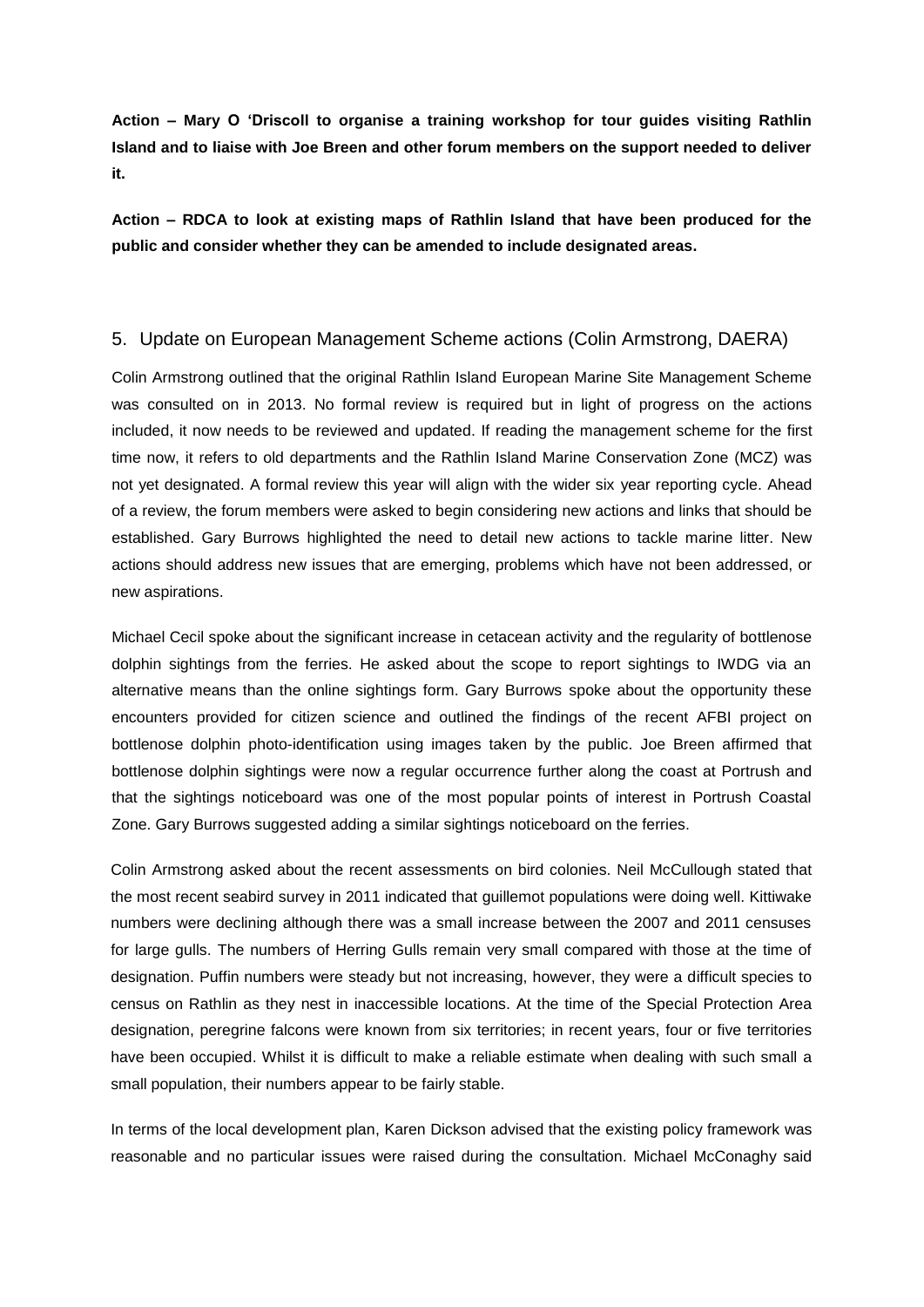that there may be public liability issues with certain paths but that CCG council was willing to consider any issues.

John Morton confirmed that maintenance works were ongoing at Rathlin Island harbour.

Brenda Murphy asked how Tourism NI could best support Rathlin Island and help to manage visitors to the area. She outlined a tourism study of the Causeway Coast on existing spend, numbers and access, with the purpose of better managing the visitor experience. She also spoke of work to test out-of-state markets with new tourism products and how best to develop an interest in visiting to a commitment to travel, studies relevant to both Northern Ireland and the Republic of Ireland. Michael Cecil responded by saying that RDCA wished to explore the potential for a Dark Skies Discovery Site with NIEA and the importance of developing a safe pedestrian walkway between the old and new harbours which separated tourists and traffic. Simon Kelly stated that DfI would bring that initiative forward. Colin Armstrong emphasised the need to manage any development around the harbour so that seals were not disturbed, with risks being assessed at the pre application stage.

Simon Kelly then spoke about the great potential for use and development of the East Lighthouse. David Quinney Mee explained that whilst there had been earlier ambitions to develop the kelp store, the East Lighthouse was now taking priority as building that could do a lot more for the island. Aspirations include resurfacing the access lane, providing broadband access and providing a Virtual Reality experience from the building, something which would require a significant investment in IT. Simon Kelly said that the Ministerial Forum had committed to establish an Innovation Lab, in essence a think tank which would bring key individuals and funders together to consider issues such as development of the East Light and steps toward making Rathlin a carbon neutral island. He said that there would be a meeting in April 2019 for experts to consider in more depth, potential development opportunities at the East Lighthouse. Rory McNeary said that as the site was listed, it would be important to invite a heritage contact to that meeting. David Quinney Mee clarified that it was the site, not the tower that was under consideration. He said that the building could not be leased for accommodation and that the perspective of the RDCA was to explore scope for making more of the site's view, history and scenery, via the level of thinking levied at the Eden project. There were no firm ideas on architectural changes yet but any future amendments must be in keeping with the site's important heritage character. It would be a great place to interpret Marconi, porcelanite axe heads etc.

**Action – Gary Burrows to discuss reporting mechanisms for cetacean sightings with IWDG and inform RDCA of the best way to log these.**

#### 6. Update on Rathlin Island Action Plan 2016 – 2020 (Environment Theme)

Colin Armstrong explained that as a group, the forum had agreed to look at the actions in the Environment theme of the Rathlin Island Action Plan.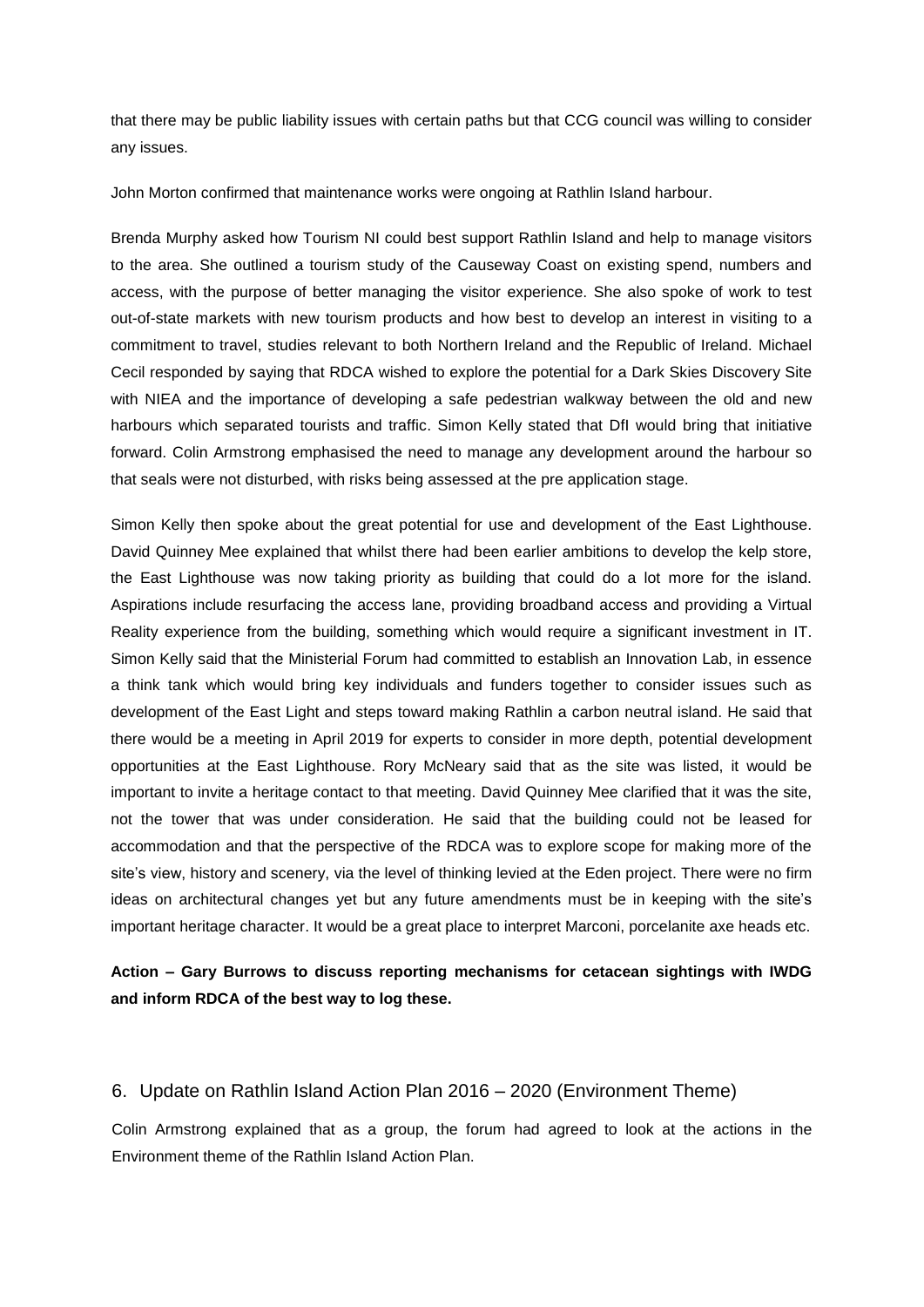Simon Kelly provided an update on the status of the plan saying that it is now published and publically available detailing various specific actions to help deliver each theme. He commented that it had taken some time to get agreement from all involved. Progress will need to be checked twice a year and other groups will need to be identified to help achieve the actions. Currently, only stakeholders are listed against the actions for now (pages 23-26 are most relevant). Some DAERA actions will need clarification on exactly who would be involved in their delivery.

Karen Dickson queried whether the activity to '*Work with RDCA to undertake a survey of housing*  assets in the area (including the possibility of bringing empty/derelict homes back into use) and will *publish the findings of the report if feasible'* (page 17), referred to a baseline survey that the Head of Planning and the Local Plan Manager had undertaken with the islanders to determine potential housing sites around the island outside of Church Bay. Michael McConaghy confirmed that the action did refer to that survey and that it had been useful.

Michael Cecil emphasised the need to speak with DAERA staff in relation to the potential access to Kebble Cottage as a Dark Skies Discovery Site and also on farming issues.

Colin Armstrong stated that some farmers, whose applications had been successful under previous schemes, had been declined under the new Environmental Farming Scheme and asked if that had been addressed. David Quinney Mee said that some progress had been made and that Graham Campbell was due back soon to speak with farmers.

Joe Breen asked if the difficulties in controlling geese had been addressed yet. Michael Cecil and David Quinney Mee said that when discussing the overall predator control programme, the management of geese was implicit, along with the eradication of rats and ferrets.

Simon Kelly outlined the intention of making greater use of technology in increasing access to Rathlin Island's features e.g. virtual reality.

Simon Kelly and Michael Cecil asked that DAERA confirm a suitable farming contact in relation to the Rathlin Island Action Plan.

**Action – Colin Armstrong to speak to NIEA about the use of Kebble cottage and to clarify who the appropriate contact is for actions on rural development.**

### 7. Marine Protected Area Management and Monitoring Project (MarPAMM)

Amy Garbett (AFBI) provided an overview of the Marine Protected Area Management and Monitoring Project (MarPAMM). This is a €6.4 million EU Interreg funded cross-border project to develop new tools for monitoring and protocols for managing a number of marine environments in Ireland, Northern Ireland and Western Scotland. MarPAMM is coordinated by the Agri-Food and Biosciences Institute in Northern Ireland and match funded by DAERA.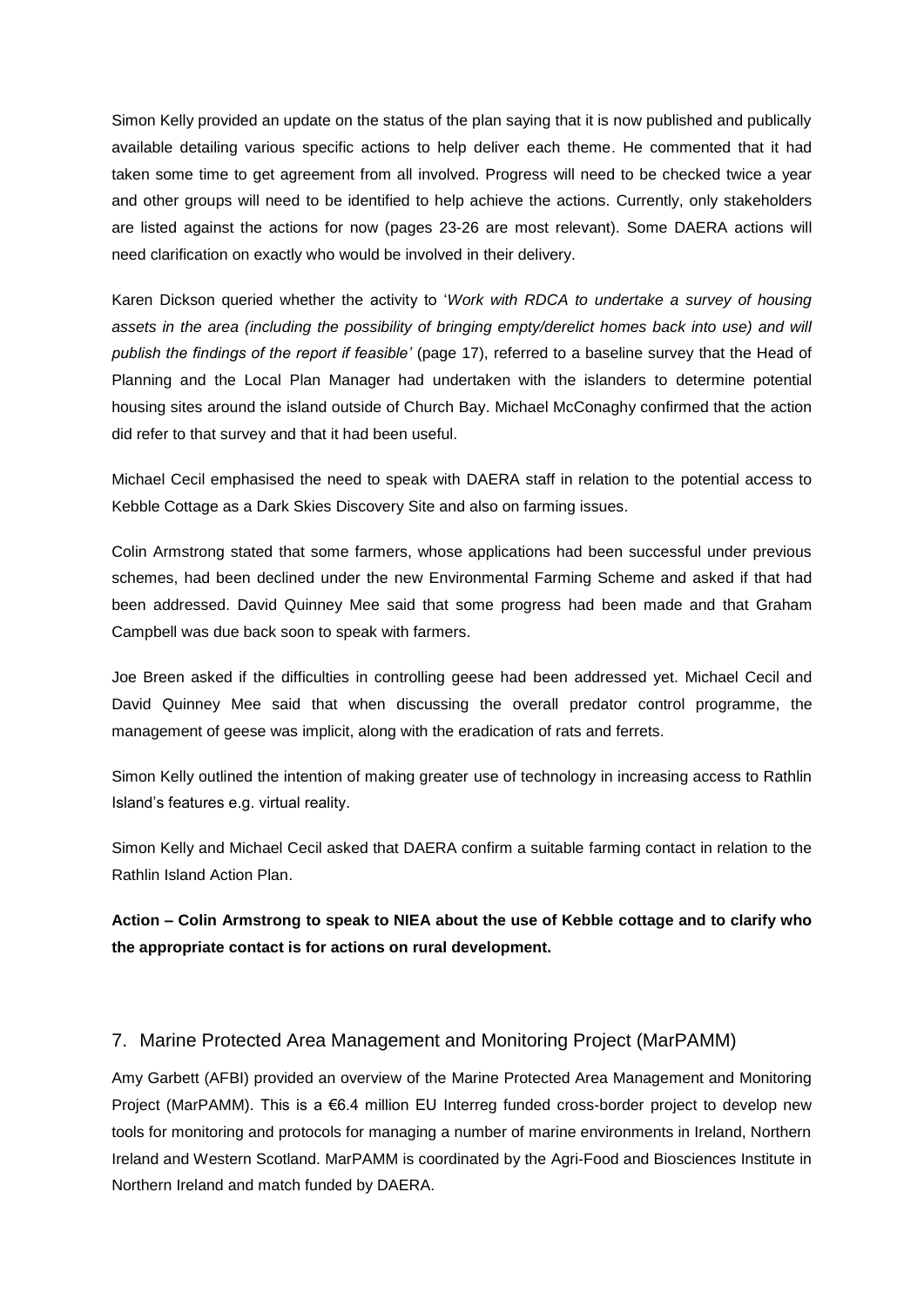The project will run from 2018 to 2022, and will bring together 40 people from seven partner organisations with diverse expertise and experience in diverse aspects of marine conservation, marine research, habitat modelling and stakeholder engagement. It will deliver:

#### 4 models

- A regional sea bird model
- A regional model of protected seabed-dwelling and underwater noise model
- A seal foraging and underwater noise model
- A coastal processes model

6 management plans for the following areas

- Argyll region
- Outer Hebrides region
- Murlough Special Area of Conservation
- Carlingford Lough Special Protection Areas (cross-border)
- Co Down Co Louth region (cross-border)
- North Coast Ireland North Channel region (cross-border)

Rathlin Island will be included the regional plan for the North Coast Ireland – North Channel area and the MarPAMM team will liaise closely with the Rathlin Island European Marine Site and Environment Forum in developing it. Colin Armstrong outlined the benefits of MarPAMM in that engagement with a regional management plan will extend the existing local area of focus of the Rathlin management scheme to the protection of seabirds and seals in their wider foraging and migration routes. This project will fund and support more up-to-date seabird counts. The forum will need to give consideration to exactly which components of seabird and seal behaviour need studied. DAERA has been invited to the best practice workshop on management plans in March 2019 and will share advice gained from that meeting with the Rathlin forum. In preparation for the workshop, DAERA will send forum members a questionnaire on the effectiveness of this group to manage marine protected areas. By 2022, the management plans will be completed.

Colin Armstrong said that it was now time to review the original Rathlin Island European Marine Site Management Scheme; DAERA will initiate a review soon and republish a revised management scheme for Rathlin within the next one to two years, with links to other relevant plans so that it is upto-date in its aims.

Amy Garbett explained that one of other main aims of MarPAMM is to monitor marine management actions and to ensure that those actions are effective. Graham Thompson asked whether the regional plan for the North Coast Ireland – North Channel area would include the other north coast designated sites. Colin Armstrong confirmed that the regional plan would be a 'nested system' of management,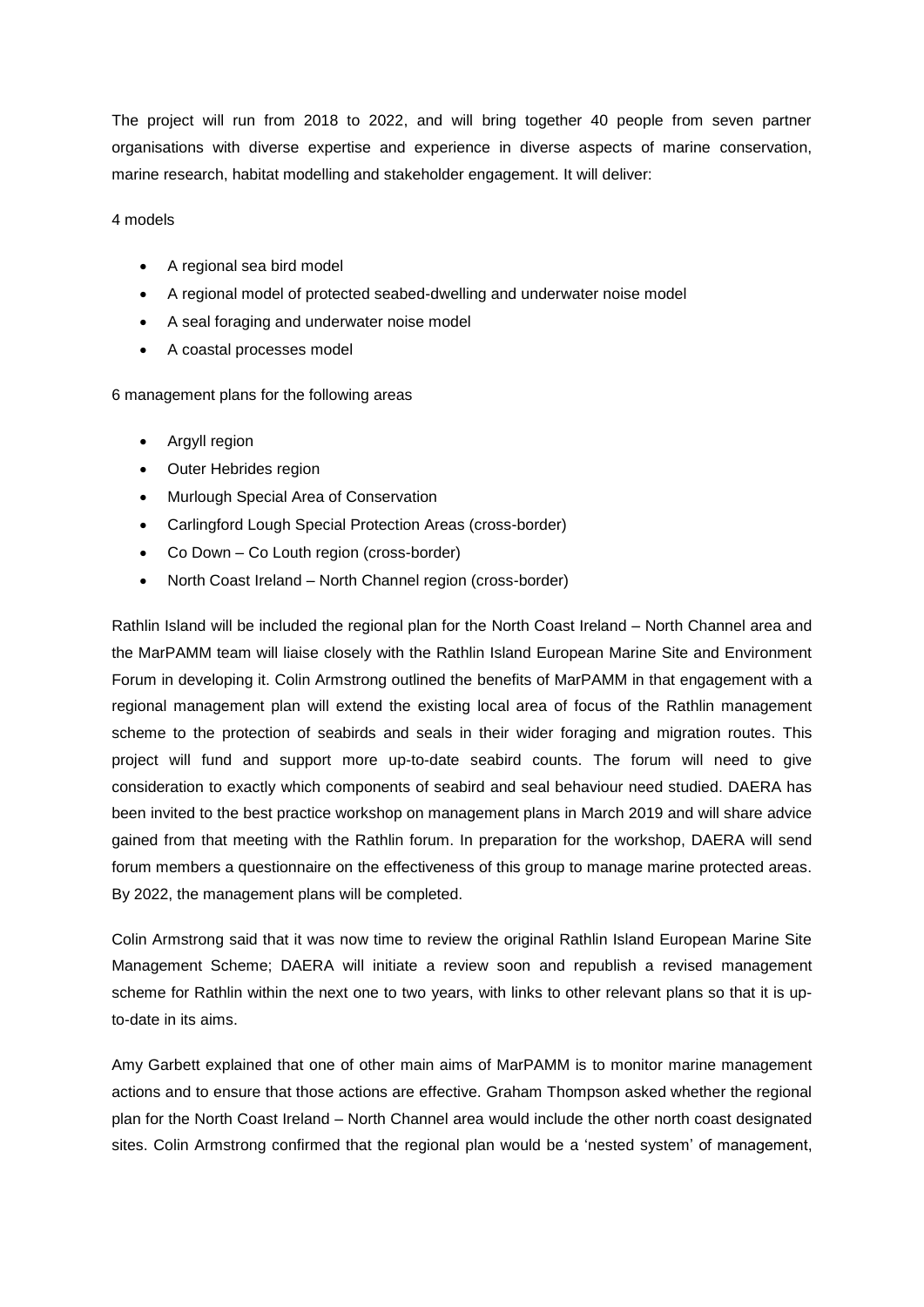and that specific area plans will sit within it, including the Skerries and Causeway, Maidens and Red Bay marine SACs.

## 8. Marine Protected Areas Officer update (Gary Burrows, DAERA)

Gary Burrows provided a PowerPoint summary of recent work relating to Rathlin Island Marine Protected Area (MPA).

- 13 MPA patrols between Belfast Lough and Lough Foyle during the period June 2018 January 2019.
- 8 dedicated patrols around Rathlin Island by boat (6), quad bike (1) and vehicle (1).
- 4 patrols monitored sea area to the south, west and east of Rathlin Island MPA, from Portaneevy – Torr Head coast.
- Wide range of marine management issues monitored on North Region patrols mobile fishing gear within MPAs, unlicensed oyster cultivation, shellfish gathering, bait digging, anchoring of cruise ships.
- No incursions of dredgers/trawlers observed within MPA boundary during the period June 2018 January 2019.
- One possible incursions into MPA reported to DAERA Marine & Fisheries. Vessel Monitoring System data confirmed no mobile fishing within the boundary.
- Rathlin Island map of sensitive areas and best practice note for boat users completed and circulated to boat owners at Ballycastle and Portrush.
- The procurement of services to refit DAERA patrol vessel *Dun na Salar* was outlined by Gary Burrows and Joe Breen.
- Two seal entanglements noted at Rue Point  $(19<sup>th</sup>$  September 2018 image below) and the Church Bay marina area (4<sup>th</sup> December 2019). Discussion within DAERA and with Exploris with regard to the feasibility of seal rescues. Both very problematic as entangled animals were highly mobile adults and one may have been a pregnant female in an area where disturbance to the wider group was a risk.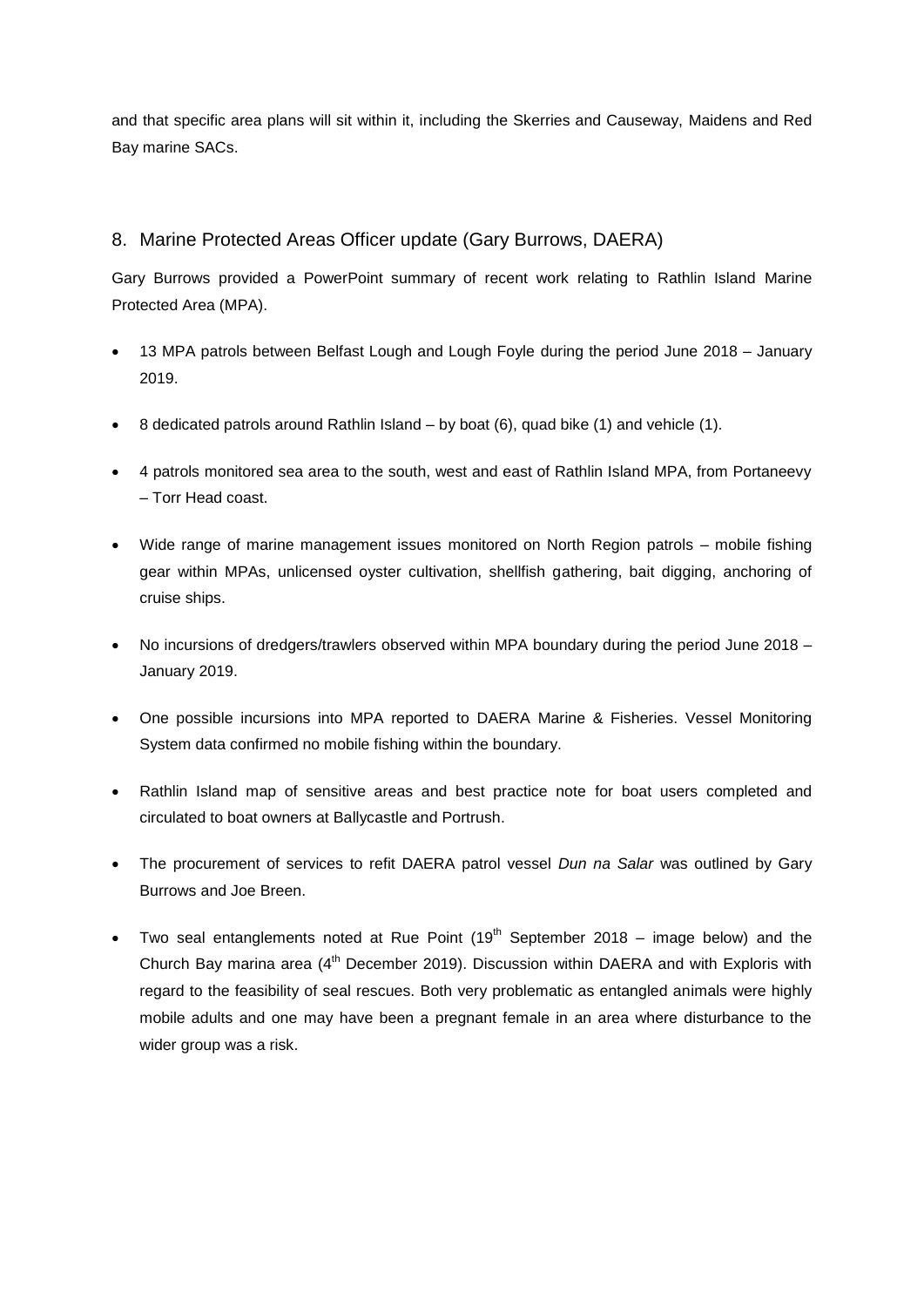

# 9. AOB

Colin Armstrong summarised an update from Kenny Bodles on the RSPB Rathlin Island Biosecurity Plan:

- The EU LIFE funded *Biosecurity for Life* project will run until July 2022.
- It has identified 41 seabird island SPAs across the UK which will have agreed biosecurity plans in place by 2022.
- 5 sites have been identified in NI Copelands, Sheep Island, Green Island, Blue Circle Island and Rathlin Island.
- Alongside the biosecurity plans there will be Rapid Incursion Response Hubs set up (8 across the UK in total, 1 for NI) which will deal with emergency incursions onto predator free islands. A team of volunteers will be trained up to respond via each hub.
- The project is currently recruiting 3 biosecurity officers one of which will oversee Southern England, Wales and NI.
- There is no indication as yet of when the work on the Rathlin Biosecurity Plan will begin (or be completed) but it is a priority project for the island.

Joe Breen asked RDCA for any update on the 2019 Rathlin Sound Maritime Festival. David Quinney Mee said that they hoped to run it from end of May – start June 2019, depending on CCG funding. He